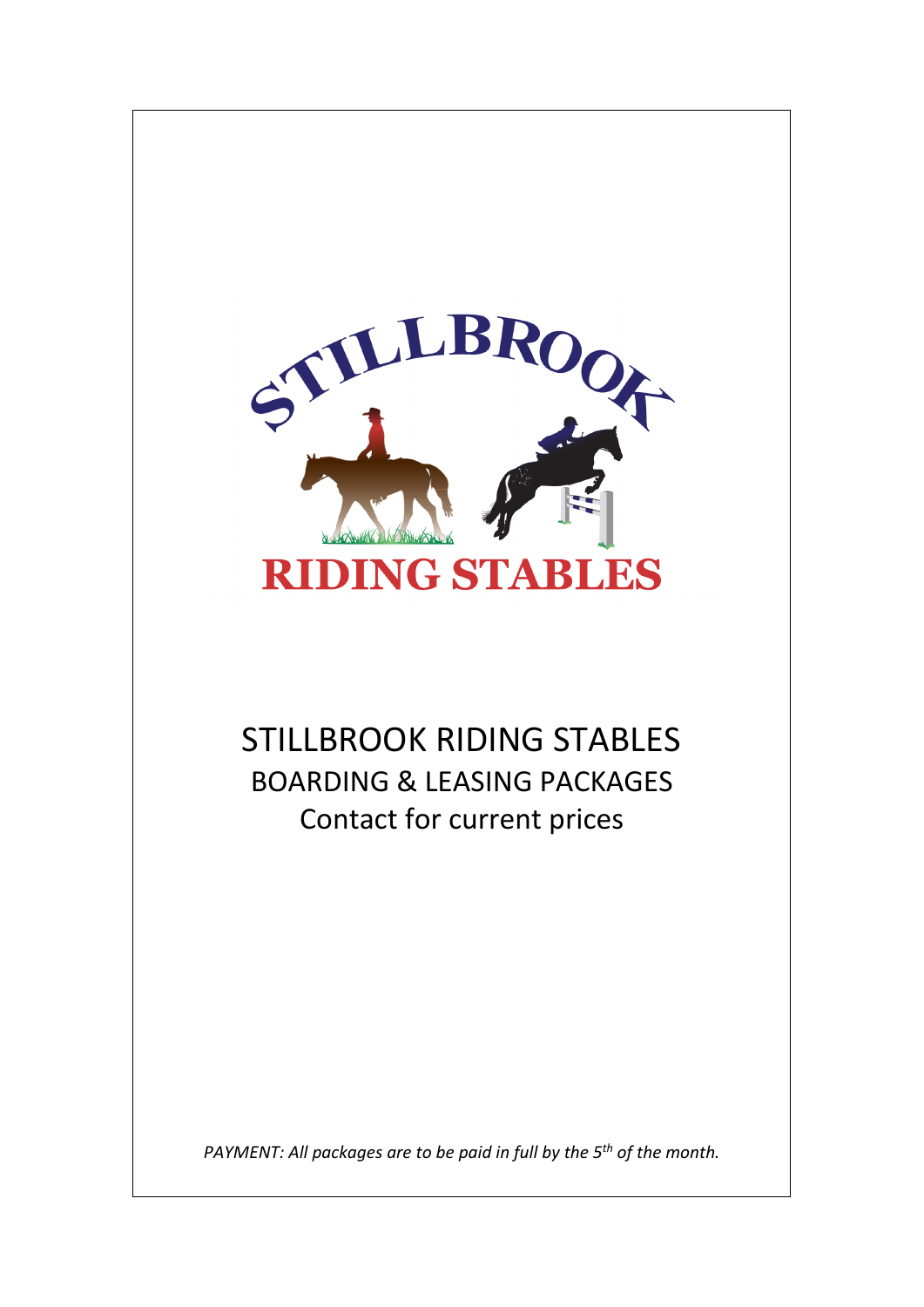# **Outdoor Board Options**

### **Outdoor Board - Basic**

- Group paddock, with shelter
- 24/7 access to fresh water, salt block & free choice hay
- Wellness check performed 1x daily
- Grain fed 1x per day (grain & supplements provided by owner)
- Full access to facility
- Storage locker in upper tack room

### **Outdoor Board - Plus**

- All features listed in Outdoor Board Basic Option
- One 1hr group lesson per week *(4 per month*)
- (1/2hr privates available at coach's discretion)

#### **Outdoor Board - Premium**

- All features listed in Outdoor Board Basic Option
- Two group lessons per week *(8 per month)*
- (1/2hr privates available at coach's discretion)

## **Additional Fees**

Stall on Daily Basis - \$10 /day *For horses typically on outdoor board*

Holding for Vet/Farrier/Chiro/Etc - \$10/time *Applies when owner is not present for any equine professional appointments*

Medication Fee - \$10/day *Applies to any medications administered outside basic feed* 

Injury Treatment/Rehabbing - \$25/wk base fee *Includes: hand-walking, leg wrapping, cold hosing, poulticing*

Deworming *Pricing will vary based on dewormer costs*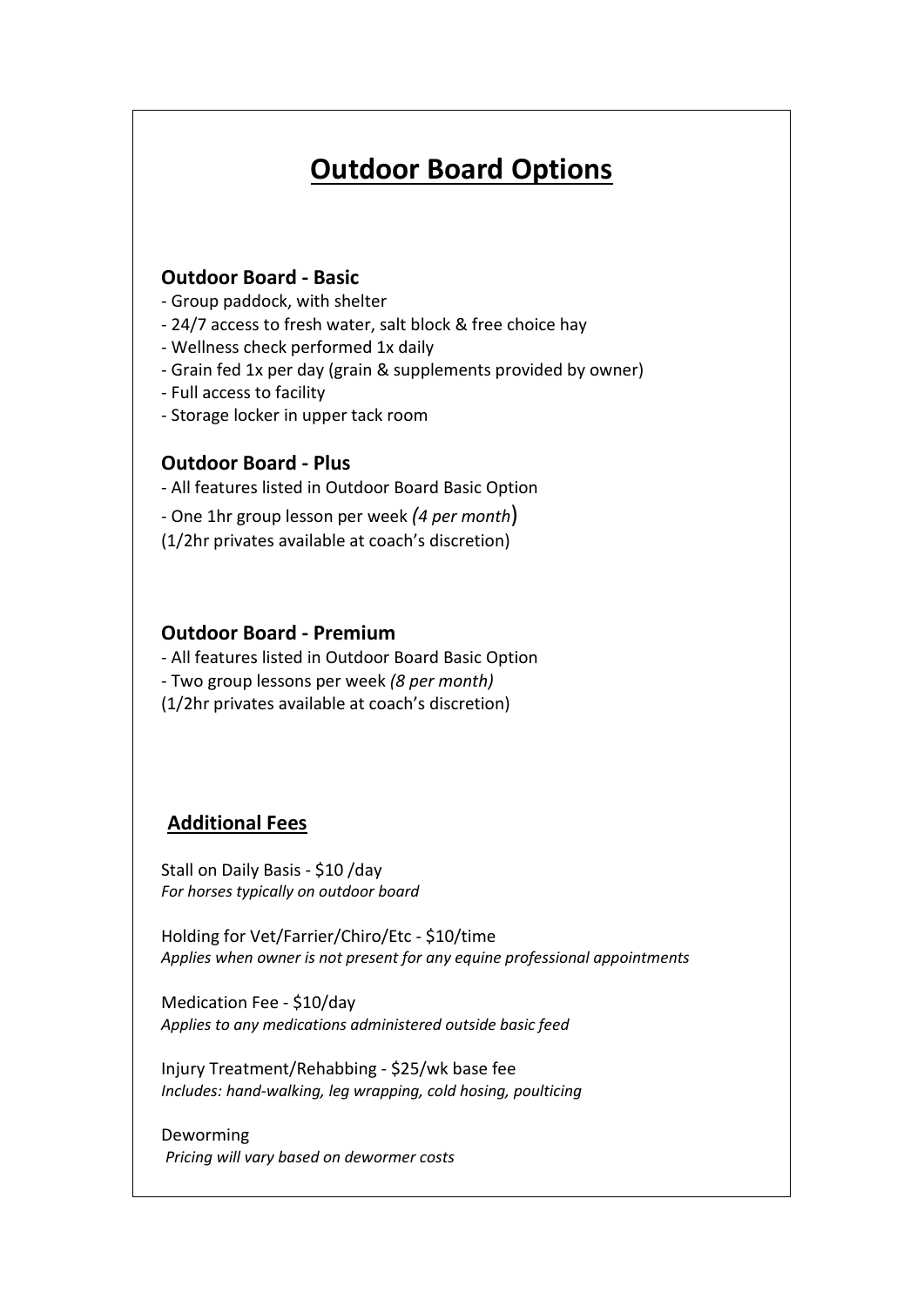# **Indoor Board Options**

### **Indoor Board - Basic**

- Bright & airy box stall, bedded with straw, mucked daily
- Daily weather permitted group or individual turnout
- Blanketing & booting daily (one blanket on/off)
- Fresh water, salt block & free choice hay
- Wellness check performed 2x daily
- Grain fed 2x per day (grain & supplements provided by owner)
- Full access to facility
- Storage locker in upper tack room

### **Indoor Board - Plus**

- All features listed in Indoor Board Basic Option

- Two 1hr group lessons *(8 per month)*
- (1/2hr privates available at coach's discretion)

## **Indoor Board - Premium**

- All features listed in Indoor Board Plus Option

- Buckeye Gro N Win *(max 2lbs/day)* and/or Cadence Ultra *(max 8lbs/day)* and/or beet pulp supplied by SRS. Supplements fed as supplied by owner.
- Unlimited blanketing/booting
- No additional fees for holding, medications or injury treatment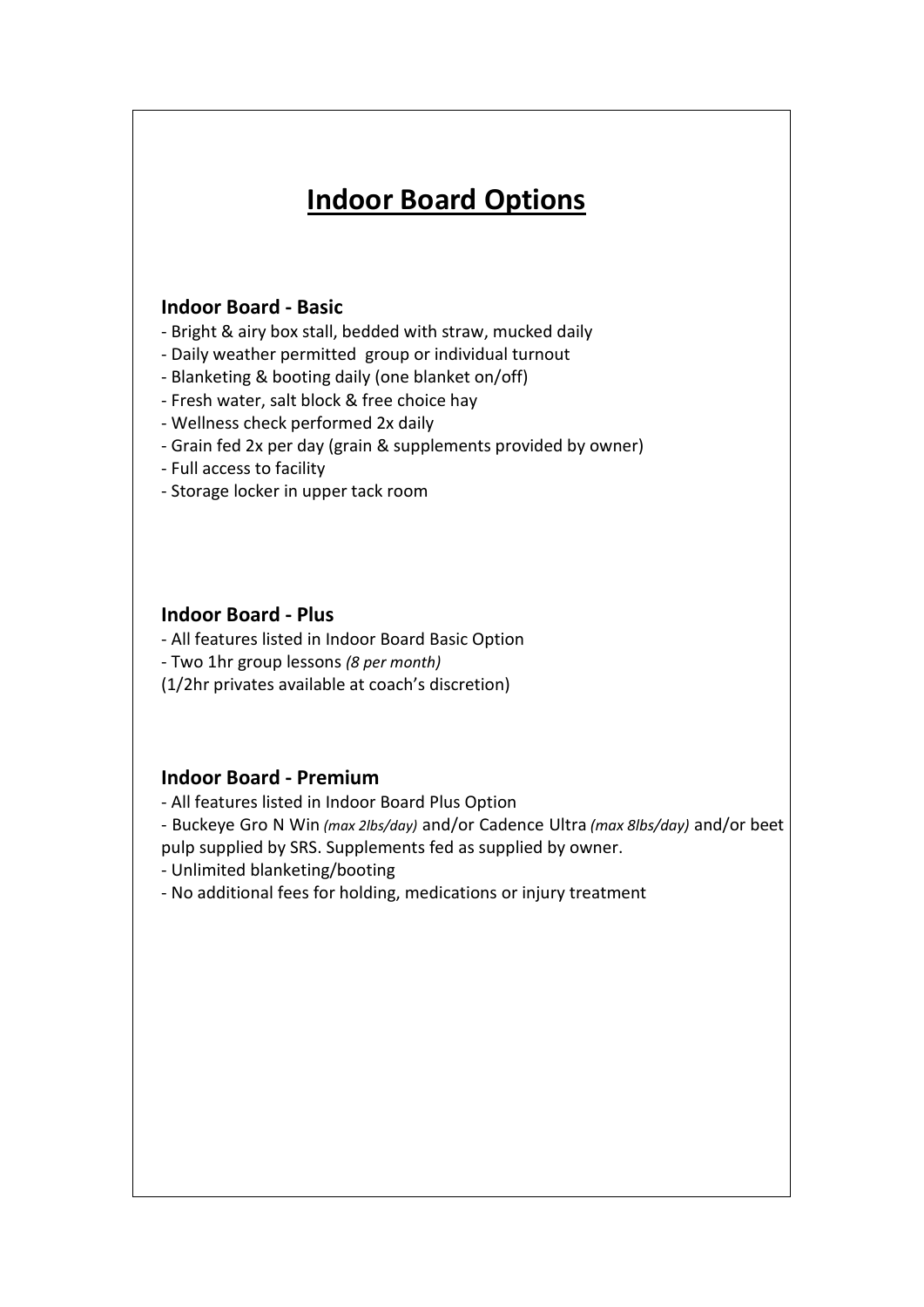# **Part Leasing Options**

#### **Part Lease - Basic**

-Two "free" rides per week

- Horse hire fee waived for one on property show or clinic per month
- *\*Must take one lesson per week at additional cost*

#### **Part Lease - Plus**

**-** Two "free" rides per week

- Horse hire fee waived for on-property shows & clinics
- Horse hire fee waived for one off-property show per month
- One 1hr group lesson per week (4 per month)

#### **Part Lease - Premium**

- Two "free" rides per week

- Horse hire fee waived for on-property shows & clinics
- Horse hire fee waived for one off-property show per month
- Two 1hr group lessons *(8 per month)*

*(1/2hr privates available at coach's discretion)*